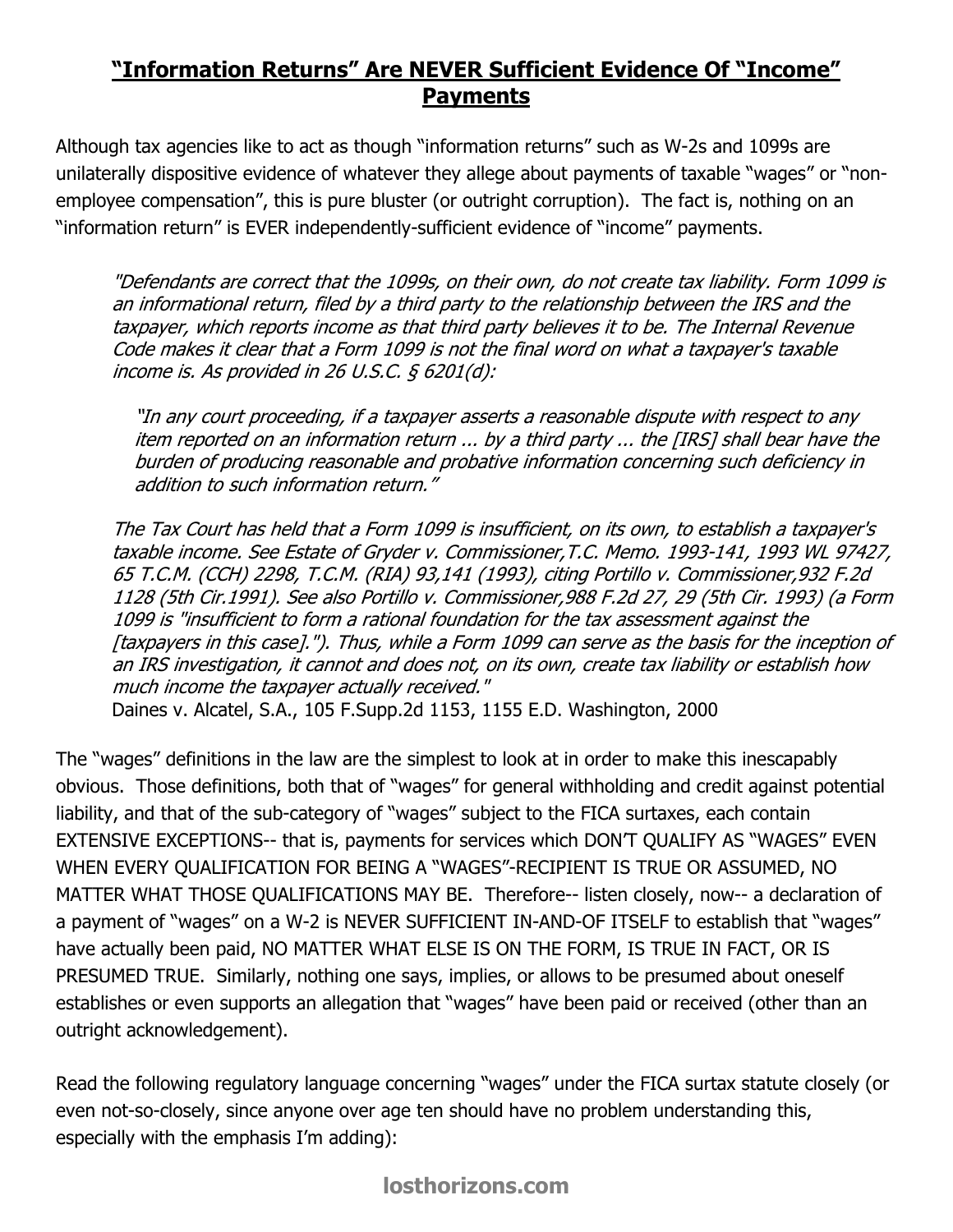§ 31.3121(b)-4 Employment; excepted services in general.

(a) Services performed by an employee for an employer do not constitute employment for purposes of the taxes if they are specifically excepted from employment under any of the numbered paragraphs of section 3121(b). Services so excepted do not constitute employment for purposes of the taxes even though they are performed within the United States, or are performed outside the United States on or in connection with an American vessel or American aircraft, or are performed outside the United States by a citizen of the United States for an **American employer.** If not otherwise provided in the regulations relating to the numbered paragraphs of section 3121(b), such regulations apply to services performed after 1954.

(b) The exception attaches to the services performed by the employee and not to the employee as an individual; that is, the exception applies only to the services in an excepted class rendered by the employee.

Example. A is an individual who is employed part time by B to perform services which are specifically excepted from employment under one of the numbered paragraphs of section 312(b). A is also employed by C part time to perform services which constitute employment. While no tax liability is incurred with respect to A's remuneration for services performed in the employ of B (the services being excepted from employment), the exception does not embrace the services performed by A in the employ of C (which constitute employment) and the taxes attached with respect to the wages (see §31.3121(a)–1) for such services. (c) For provisions relating to the circumstances under which services which are excepted are nevertheless deemed to be employment, and relating to the circumstances under which services which are not excepted are nevertheless deemed not to be employment, see §31.3121(c)–1.

Could this be more clear? Payments made even to those who ARE in "employment", and ARE receiving "wages" otherwise-- even payments made for services performed on the same day, and for the same payer-- sometimes DON'T QUALIFY AS "WAGES", and generate NO TAX LIABILITY.

The same is true of the "wages" definition at 3401(a), which hinges on the "employee" definition:

§ 31.3401(a)-2 Exclusions from wages.

## (a) In general. (1) The term "wages" does not include any remuneration for services performed by an employee for his employer which is specifically excepted from wages under section 3401(a).

(2) The exception attaches to the remuneration for services performed by an employee and not to the employee as an individual; that is, the exception applies only to the remuneration in an excepted category.

§ 31.3401(c)-1 Employee.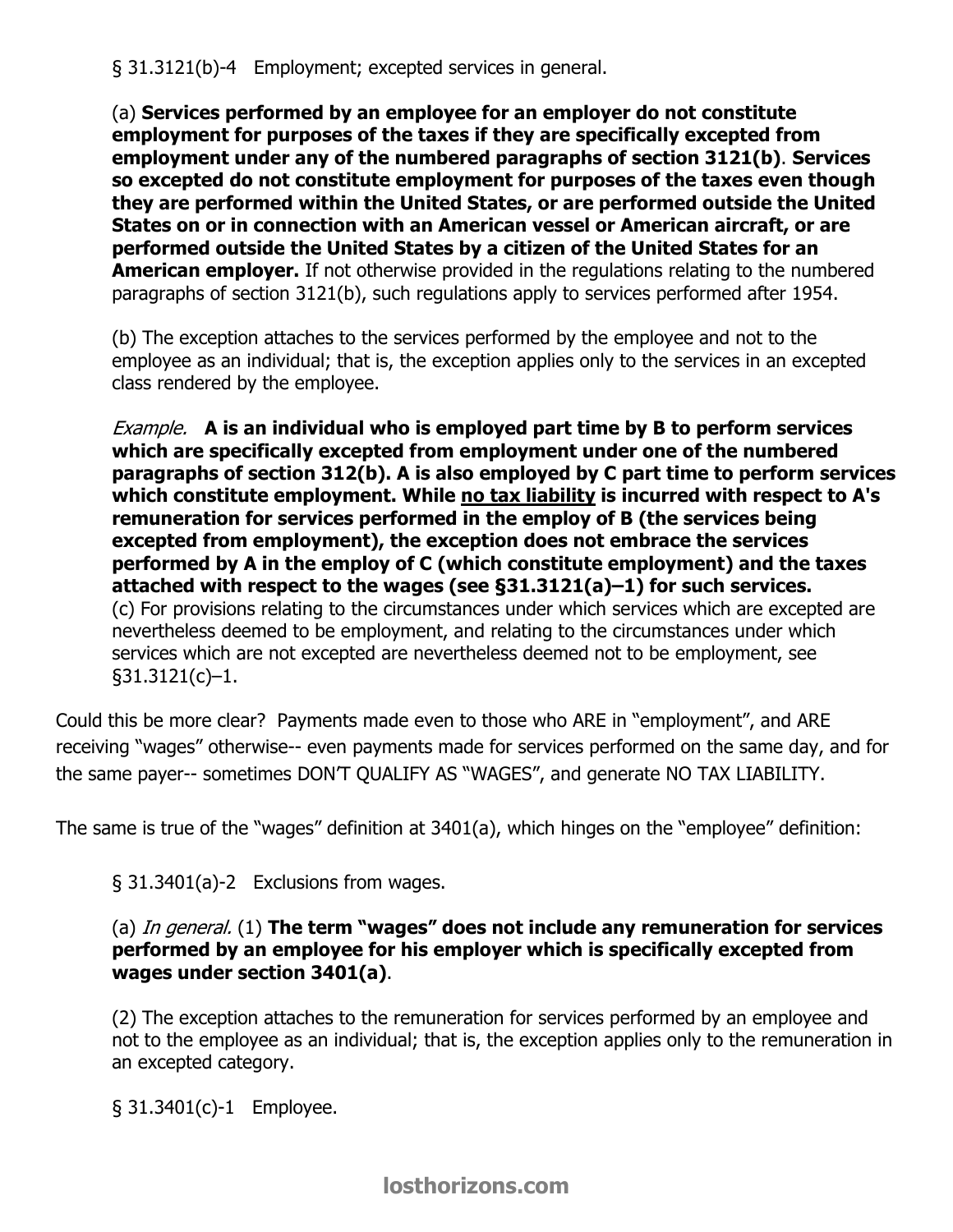## (h) Although an individual may be an employee under this section, his services may be of such a nature, or performed under such circumstances, that the remuneration paid for such services does not constitute wages within the meaning of section 3401(a).

As a consequence, whether any payments are "wages" is ALWAYS a "fact" question, and NEVER a "matter of law", and a mere declaration that "wages" were paid is NEVER sufficient in-and-of-itself, no matter who makes it, or how, or how it is answered (unless the answer is an acknowledgement). By the same token, a simple rebuttal, no matter how made, is ALWAYS sufficient to overcome ANY AND ALL presumptions in favor of the "information return" allegation.

Further, of course, merely establishing that amounts have been paid is NEVER sufficient to establish that those amounts constitute "wages" or "income" NO MATTER WHAT ELSE MAY BE TRUE OR PRESUMED TRUE-- for precisely the same reasons. Any amount paid even under circumstances in which payments otherwise COULD qualify as "wages" or "income" doesn't necessarily qualify as such, never does "as a matter of law", and again, a simple rebuttal, no matter how made, is ALWAYS sufficient to overcome ANY AND ALL presumptions in favor of the "information return" allegation.

Further still, these statutory provisions and their regulatory clarifications make clear that no one can be deemed an "employee" or in "employment" relative to the tax "as a matter of law" just because he or she works for someone else, NO MATTER WHAT ELSE MAY BE TRUE OR PRESUMED TRUE. As the regulations cited above plainly say, whether one's activities qualify as those of an "employee" or one in "employment" depends on WHAT THOSE ACTIVITIES ARE, not on the mere fact of working for someone else, even if other activities conducted in connection with that very same someone might qualify.

As it says in the example given in § 31.3121(b)-4, the "excepted services" are "excepted from employment"-- that is, the performance of those services do not constitute "employment as defined in 26 USC 3121(b)"-- even though they DO meet the common definition of employment, and the person doing them IS in a common relationship of employee-employer with the person paying for such services. Thus, anyone NOT engaged in a specific class of activities ISN'T an "employee" or in "employment" as those terms are meant in the tax law, even though they do, in fact, work for another at the other's direction and control.

All of the foregoing reasoning is actually incorporated into the relevant law, which says, as we saw recited by the court in *Daines v. Alcatel*, above:

26 USC § 6201 -Assessment authority (d) Required reasonable verification of information returns In any court proceeding, if a taxpayer asserts a reasonable dispute with respect to any item of income reported on an information return filed with the Secretary under subpart B or C of part III of subchapter A of chapter 61 by a third party and the taxpayer has fully cooperated with the Secretary (including providing, within a reasonable period of time, access to and inspection of all witnesses, information, and documents within the control of the taxpayer as reasonably

[losthorizons.com](http://losthorizons.com/index.html)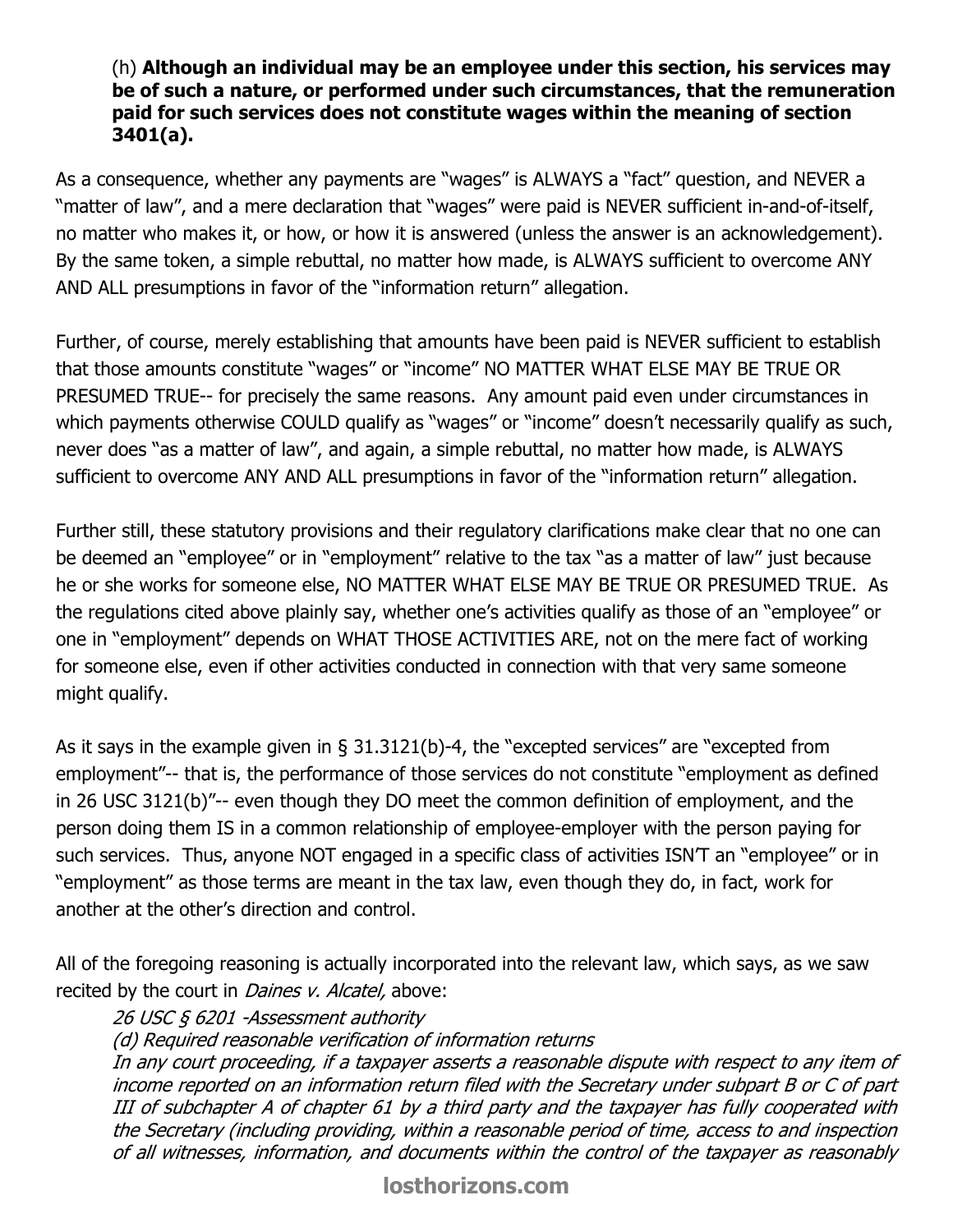requested by the Secretary), the Secretary shall have the burden of producing reasonable and probative information concerning such deficiency in addition to such information return.

Further,

26 USC § 7491 -Burden of proof: (a) Burden shifts where taxpayer produces credible evidence (1) General rule If, in any court proceeding, a taxpayer introduces credible evidence with respect to any factual issue relevant to ascertaining the liability of the taxpayer for any tax imposed by subtitle A or B, the Secretary shall have the **burden of proof with respect to such issue**.

Plainly, the additional "reasonable and probative information" that the government must produce in response to a dispute with the assertions on an "information return", or its carrying its burden of proof as to such assertions, CAN'T simply be a recitation or transcription of the same information that appears on the IR. Neither that same information transcribed onto another form (such as an IRS "account transcript") or that same information recited by a live witness, even if that live witness is the person who filled out the "information return" in the first place, meets the statutory standards.

Such a recitation or transcription ISN'T *additional information*, nor is it proof of the disputed assertion. Such a recitation or transcription is merely the same, original information that the statutes say must be ADDED TO and/or PROVEN, not just repeated. The statutes don't say that the Secretary shall "prove that such assertions were made", they say that what is asserted must be proven, and by other evidence.

Further still, the measure of "reasonable" in 6201(d)'s "reasonable dispute" specification, and "credible" in the similar language of 7491(a) *isn't* how the dispute or evidence strikes a judge's fancy prior to an evidentiary hearing.

"Reasonable" in that context means "constructed and presented in a way specified by protocols"- that is, on the designated forms and without self-contradiction or other invalidating flaws; "credible" is explained well here:

"Credible evidence  $[$ under 7491(a) $]$  is the quality of evidence which ... **the court would find** sufficient upon which to base a decision on the issue if no contrary evidence were submitted (without regard to the judicial presumption of IRS correctness)." H. Conf. Rept. 105-599, at 240-241 (1998), 1998-3 C.B. 747, 994-995 (emphasis added)

(Also see *Mason v. Barnhart*, 406 F.3d 962 (8th Cir., 2005); Rendall v. CIR, 535 F.3d 1221 (10th Circ., 2008) and cases cited; and Perez v. CIR, T.C. Summary Opinion 2009-94.)

At bottom, an "information return" is never more than a collection of allegations requiring additional fact evidence to support them, unless acknowledged either affirmatively or by default. Nothing on them can be taken as true "as a matter of law"-- no matter who produces them, or about whom they are produced, and nothing on them becomes true "as a matter of law" no matter how they are